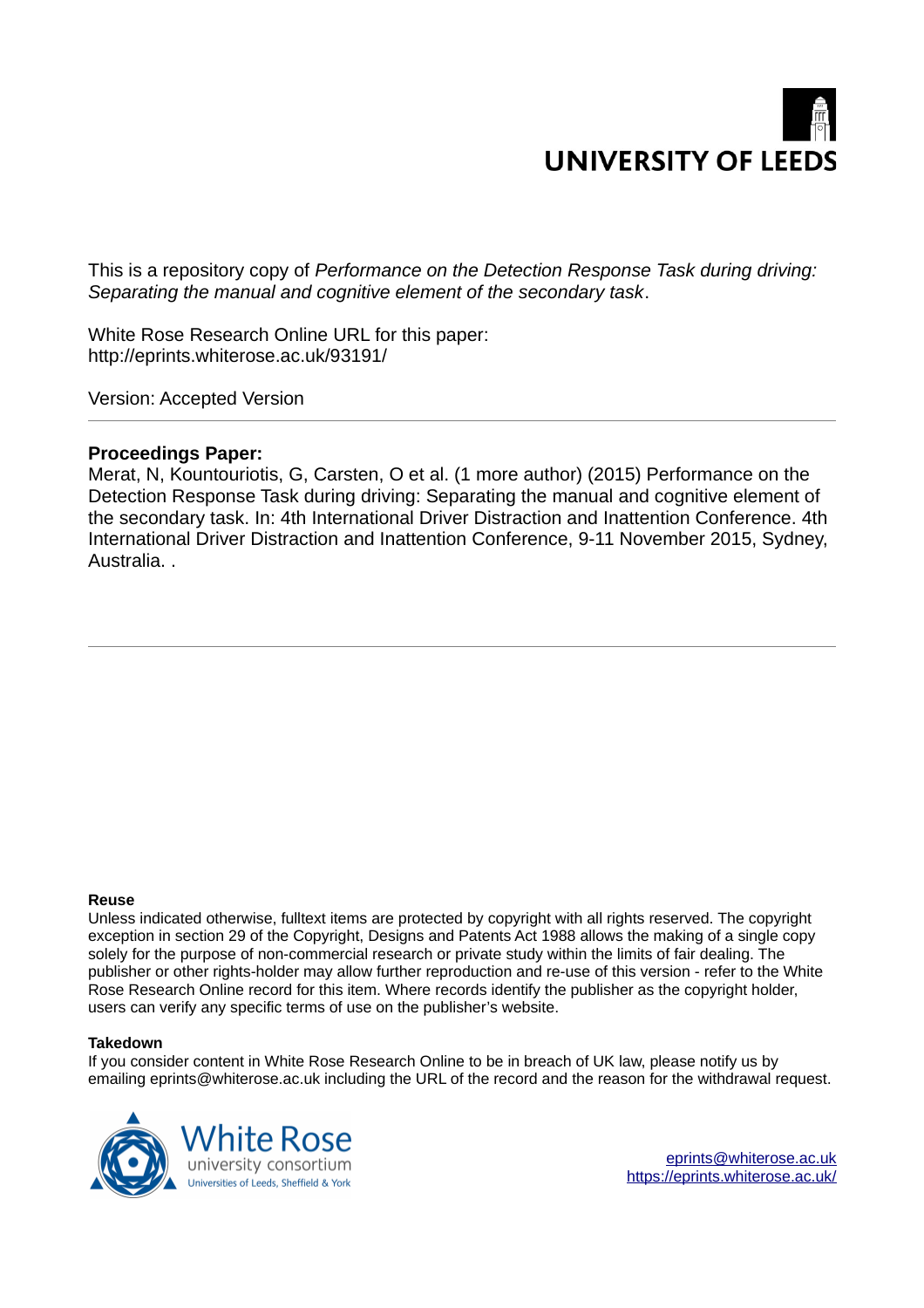# **Performance on the Detection Response Task during driving: Separating the manual and cognitive element of the secondary task**

*Natasha Merat1\*, Georgios Kountouriotis1, Andrew Tomlinson1, Oliver Carsten1, and Johan Engstrˆm<sup>2</sup>*

<sup>1</sup>Institute for Transport Studies, University of Leeds, Leeds, U.K. <sup>2</sup>Volvo Group Trucks Technology, Gothenburg, Sweden

# **ABSTRACT**

The Detection Response Task (DRT) is designed to measure driver distraction from secondary tasks. This driving simulator study compared drivers' performance on the head mounted version of the DRT during dual task conditions (DRT + driving) with performance in a tertiary task setting (DRT + driving + secondary task). Three secondary tasks were used, requiring: nonvisual, visual, or visuomanual resources. The 1-back (Easy) and countback in 7s (Difficult) tasks were used as two levels of a nonvisual task. For the visual and visuomanual task, a visual search display was presented on the simulator screen, which overlapped with the back of a lead car. Response to this task was either verbal (visual) or via buttons on the steering wheel (visuomanual). Results showed DRT to be sensitive to the different difficulty levels of the nonvisual task. DRT performance did not distinguish between different perceptual demands of the visual task, but was affected by the manual load of the visuomanual task. Understanding the role of task pace in these studies is thought to be an important factor and further work using different visual tasks is also required to appreciate the value of the DRT in evaluating the distracting effects of in-vehicle HMI.

# **INTRODUCTION**

A continued growth in the use of in-vehicle and nomadic technologies such as smart phones and navigation systems in the last 15 years or so has meant that the complex task of driving is now increasingly accompanied by other, competing, tasks, which can lead to driver distraction and inattention (Lee, Young, & Regan, 2008). Although a number of existing and draft ISO standards have been developed to address driver distraction from visual and visuomanual invehicle tasks (e.g. ISO 16673: Occlusion method to assess visual distraction), a standard does not currently exist for assessing the effect of nonvisual, cognitively demanding activities, such as those imposed, for example, by demanding hands-free mobile phone conversations.

A tangible methodology for measuring the true distraction from such cognitively loading tasks is therefore both necessary and valuable. The Detection Response Task (DRT) is an example of such a method currently subject to standardisation within the International Standard Organisation (ISO, 2015). Performance on the DRT (formerly known as the PDT or Peripheral Detection Task; Martens & van Winsum, 2000) involves manual response to a visual or tactile stimulus presented at a random frequency of 3-5 seconds. To assess the attentional effect of a secondary task, DRT performance in a dual or tertiary task setting (with driving or driving plus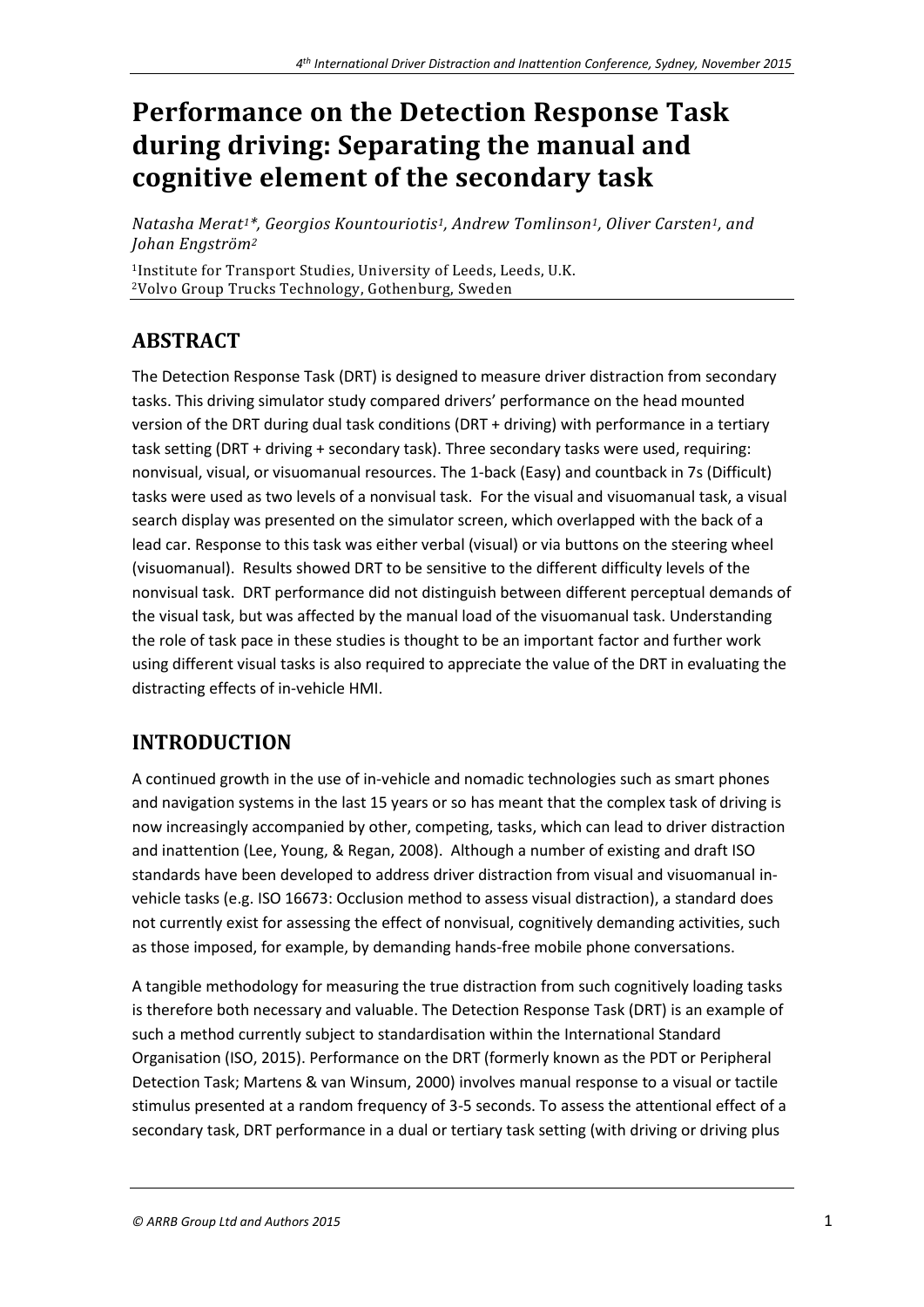secondary task) is measured in terms of the number of times the visual or tactile stimulus is detected (hit rate) and also response time to this detection (RT).

In order to support the development of the standard, since around 2008, a number of coordinated studies have been conducted by members of the ISO DRT task force. During these studies, performance on one of three versions of the DRT has been measured within a series of experimental settings, across different laboratories in Europe, Japan, Malaysia, and North America. The general goal of these studies has been to assess the reliability of the DRT across stimulus presentation methods and experimental set-ups. Two secondary tasks are normally deployed for these studies, one nonvisual and one visuomanual. The nonvisual (auditoryvocal) task used is the n-back task (Mehler, Reimer, & Dusek, 2011; Kirchner, 1958), where participants hear a sequence of digits and are required to repeat the previous  $n<sup>th</sup>$  digit (for example, in the 0-Back task they repeat the number they just heard whilst in the 1-Back task the number before the number they just heard is recalled). Results have consistently demonstrated that DRT RT increases from baseline to secondary/tertiary task performance and can also reliably distinguish between the different levels of difficulty of the n-back task (Bruyas et al., 2013; Engström et al., 2013; Harbluk et al., 2013; Young, 2013). Although absolute RTs were somewhat different across stimulus presentation modalities and experimental setups, the *effects* of the n-back task on DRT performance are generally similar. These results are also consistent with earlier DRT/PDT studies (Merat & Jamson, 2008; Engström et al., 2005; Engström 2010). It is assumed that the cognitive/central executive resources required to complete the n-back task are akin to those required during hands-free mobile phone conversations, and that the DRT is therefore a good technique for measuring the workload required by a nonvisual, cognitively distracting, task.

The visuomanual task used in the ISO coordinated studies was the Surrogate Reference Task (SuRT). This self-paced visual search task requires identification of a target circle presented amongst a set of distractor circles and has an Easy and Difficult version with the target circle being larger and therefore easier to spot in the Easy version of SuRT. Participants use a keypad to move a cursor to the left and right of a display screen and select the target circle in the correct 'zone' by pressing the enter key. In addition to identifying a target circle reduced in size (and therefore more difficult to spot amongst similar sized distractors) in the Difficult version of SuRT, participants have to negotiate more "zones" before selecting the target, thus also increasing the manual complexity of the task.

By contrast to the results for the purely cognitive n-back task, where DRT reliably discriminates between the Easy and Difficult versions of the task, results from the ISO task force studies has generally not found a difference in DRT RT for the two versions of the SuRT task. This absence of a difference in DRT performance during Easy and Difficult SuRT raises important questions about what the DRT actually measures. There are a number of possible considerations, each with somewhat different implications for the DRT as an HMI evaluation tool.

One possible explanation, in line with theoretical models such as Wickens' Multiple Resources Theory (Wickens, 2002) is that a manual response is required for both the DRT and SuRT, and that this overlap in response modality causes an increase in DRT RT (see Engström, 2013). Since the target circle in the display is easy to find amongst the distractors and "pops out" in the Easy version of SuRT, this allows the completion of more visual display screens in a given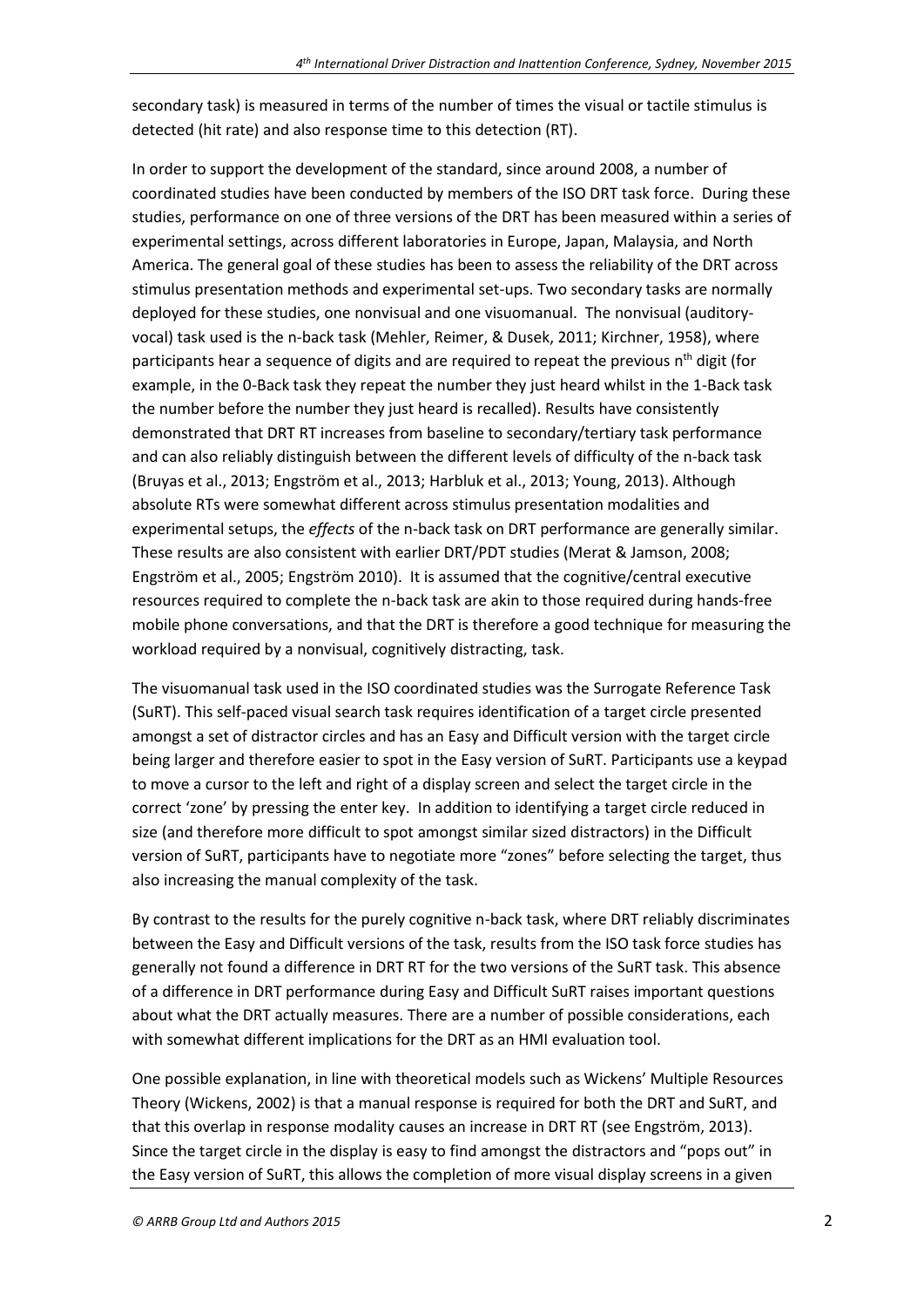time and an equal or even higher frequency of button presses during this self-paced task. According to this rationale, the more frequent button presses for the Easy SuRT impose a higher manual demand, which then leads to an overall higher visuomanual demand, effectively abolishing the low level of visual demand imposed by this task. This overall demand would therefore be quite similar to that of the Difficult version of SuRT, resulting in a similar performance decrement (higher RTs) for the DRT. If this is the case, it implies that the DRT would be particularly sensitive to secondary tasks involving button presses. In the context of HMI evaluation, this would be problematic since HMIs involving frequent button presses would be "penalised" harder by the DRT than HMIs using other response codes, without necessarily imposing a higher cognitive load when performed without the DRT.

However, an alternative possibility is that the DRT's high sensitivity to the Easy SuRT is not due to specific interference between button-presses for each task, but rather due to a more general (amodal) conflict in response selection. In this case, the DRT would not be oversensitive to HMIs involving button presses, but should be sensitive to any secondary task with a high response frequency, regardless of response modality/code. On the other hand, regardless of the potential for response interference, it is also possible that the DRT is simply not sensitive to different levels of visual perceptual demand from tasks, for instance, as imposed by tasks such as the SuRT.

It is currently difficult to distinguish between these alternative hypotheses based solely on the results from studies employing the SuRT task. One reason is that the SuRT manipulates visual and manual demand simultaneously. Moreover, since the SuRT is typically mounted on the car dashboard, DRT responses may be influenced both by visual perceptual demand (the intended display manipulation) and also visual eccentricity of the screen (the need to look away). While this issue is probably most severe for the remote version of the DRT (where the DRT eccentricity is determined by head and eye movements), eccentricity may still vary somewhat for the head mounted DRT, due to the need for eye movements. Also, the position of the SuRT screen creates the need for visual time sharing between the SuRT and driving screens, which may influence the overall demand required, thus making it difficult to identify the specific components that influence DRT performance.

In order to address these issues, we used a visual search task which could either be completed by pressing buttons on the steering wheel, or using a verbal response, thus disentangling the visual and manual demand components. Moreover, in order to minimise effects of visual eccentricity, the visual search display was presented on the simulator screen, which overlapped with the back of a lead car.

We argue that if competition for manual response plays a role, then tasks involving button presses have a stronger effect on DRT than a task with the same visual display but using a verbal response. Moreover, if the frequency of button presses is critical, the effect on the DRT should be directly reflected by the number of button presses per trial, for visuomanual tasks with the same visual display. By the same token, to test if the DRT is actually sensitive to the visual perceptual demands of a task, replacing manual input with a verbal response should allow a direct comparison of performance on the different levels of a visual task on DRT RT.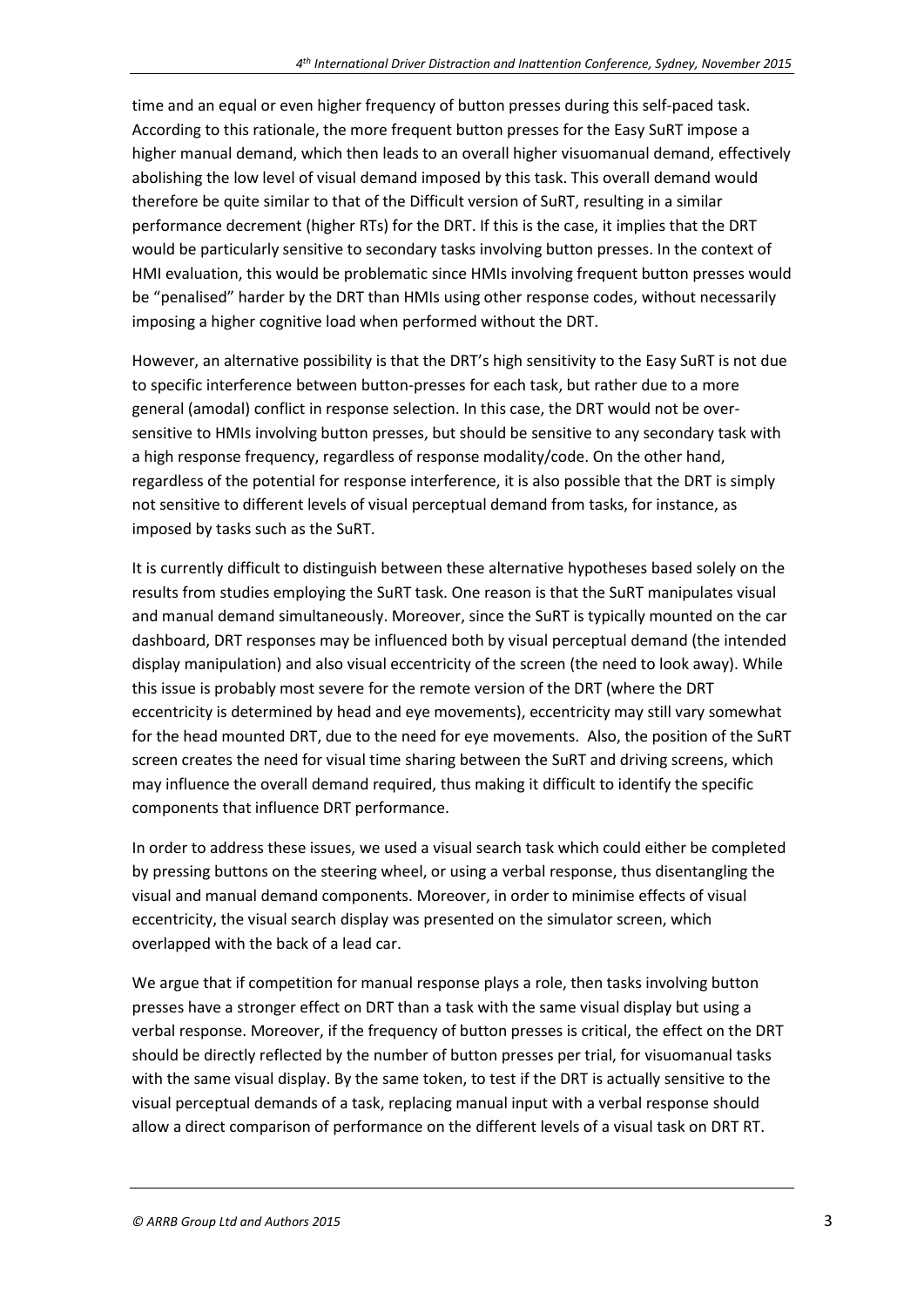### **METHODS**

#### **Participants**

A total of 18 participants took part in this study. One participant withdrew from the study which left 17 participants in total (11 males) with a mean age of 30.8 years (SD = 8.9). Participants were experienced drivers holding a valid UK driving license, for an average of 11 years. All testing adhered to the ethical guidelines as laid out by the University of Leeds Research Ethics Committee.

#### **Design and Procedure**

#### *Materials*

The experiment was conducted in the motion-based University of Leeds Driving Simulator which consists of a Jaguar S-type cab with all driver controls operational. The vehicle is housed within a 4 m spherical projection dome and has a 300° field-of-view projection system. The head mounted version of the DRT (HDRT) was used.

#### *Driving Environment*

<span id="page-4-0"></span>Participants drove along a rural, two lane road. Two different road layouts were used, a straight road segment (Straight) and a curved road segment (Curve). The Curve segment consisted of a series of bends with a 750m radius alternating left and right. In all drives there was a lead car positioned at a constant distance of 25 meters in front of the participant. The lead car would always stay in the centre of the lane and duplicate the speed profile of the participant, therefore maintaining a uniform headway.

#### *Secondary Tasks and HDRT*

Three types of secondary task were used, each with two levels of difficulty. A visual task was used with no manual element (visual task), a visual task which required manual responses from the participants (visuomanual task) and a nonvisual cognitive task which had neither a visual nor a manual element (nonvisual task).

**Visual task**: The visual search Arrows task developed as part of the European HASTE project (see Jamson & Merat, 2005). However, unlike previous work which involved presenting the task on an in-vehicle screen, the 4 × 4 Arrows grid was overlaid on the back of the lead car (see [Figure 1\)](#page-4-0). Drivers were asked to identify the position of a target upward facing arrow amongst a series of distractors and announce its position using map-style coordinates which were displayed around the grid. In the Easy version of this task all the distractor arrows pointed in the same direction (but different from the direction of the target arrow) while in the Difficult version of the visual task distractor arrows were pointing at different directions. After each response from the participants, the experimenter (who was listening to their response from the simulator control room) pressed a button which displayed the next Arrows grid.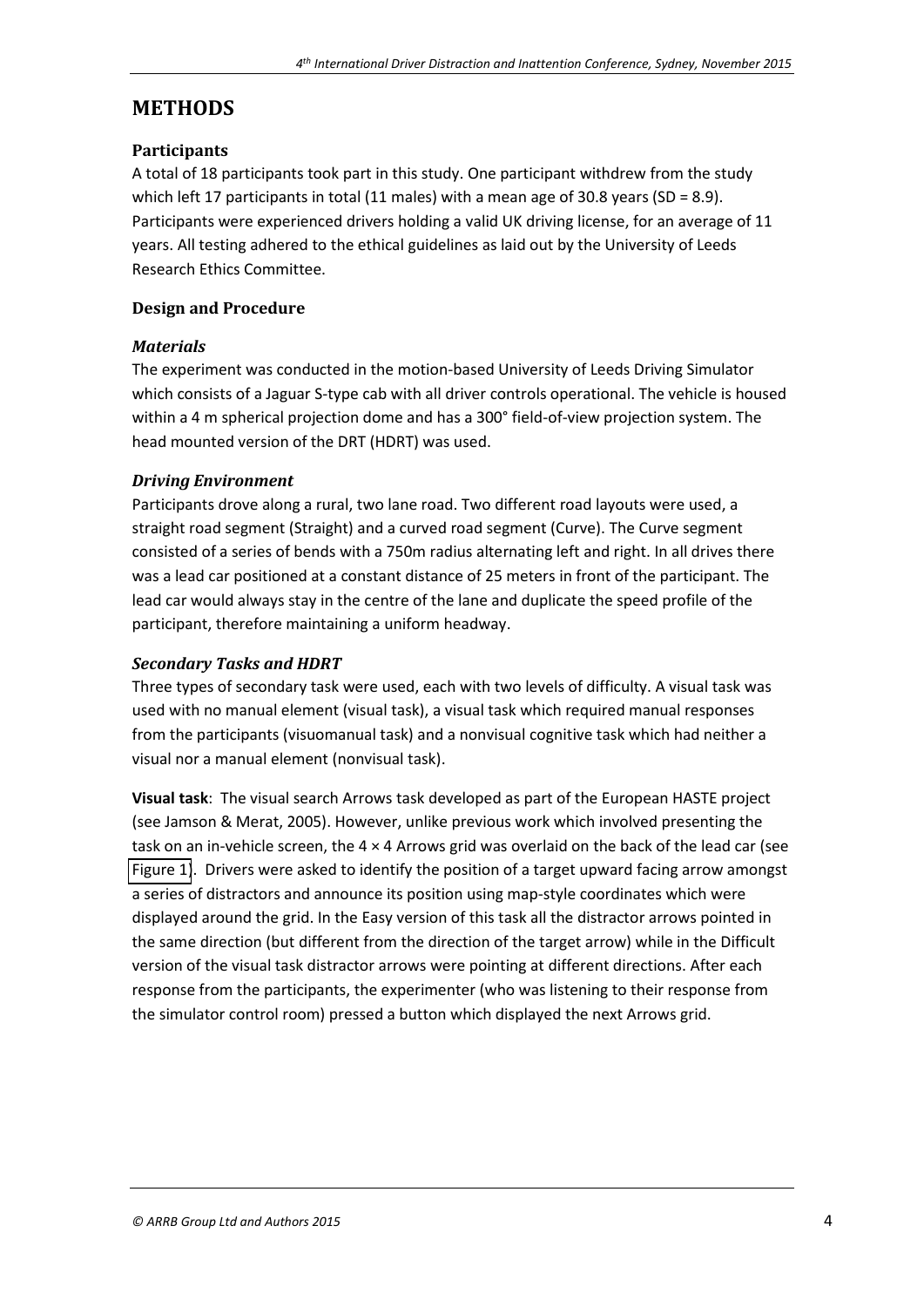

**Figure 1** – The visual version of the Arrows grid (a similar display was used for the visuomanual version). Bottom **panel left shows the Visual Easy arrows and the Visual Difficult is shown on the right. In both cases the correct answer is 3B.** 

**Visuomanual task:** That task was similar to the Difficult level of the visual task (i.e. with the target arrow in a mixture of arrows) but instead of providing a verbal response, participants used two buttons located on the steering wheel to move a cursor (a highlighted red square – not shown here) around the grid until they reached the target arrow. The buttons would move the cursor either to the left or the right; so if the cursor was presented at square 1A and the target was at 3B, it would have to move through 2A, 3A, 4A, 1B, 2B before it reached 3B. For this task, manual interference was manipulated by the number of button presses required to reach the target arrow. In the Low Manual Interference condition, the cursor appeared one or two positions away from the target (requiring less manual input) while in the High Manual Interference version the cursor appeared 6 to 7 squares away from the target arrow (requiring more manual input from the participants). Grid presentation was participant paced, where each response initiated the next grid of Arrows. See Table 1 for the visual and manual demands of the visual and visuomanual tasks.

**Table 1. Differences in difficulty between the visual and the visuomanual tasks** 

|                         |                  | <b>VISUAL Difficulty MANUAL Interference</b> |  |
|-------------------------|------------------|----------------------------------------------|--|
| <b>VISUAL TASK</b>      | Difficult/Easy   | <b>None</b>                                  |  |
| <b>VISUOMANUAL TASK</b> | <b>Difficult</b> | Low/High                                     |  |

**Nonvisual task:** That task consisted of the 1-Back task (Easy, see Mehler, Reimer, & Dusek, 2011) and a counting backwards in sevens task (Difficult) where participants heard a 3-digit number through the car's speakers and were asked to count backwards in steps of seven until they heard a "beep" tone indicating they should stop. The 1-Back task was selected since it is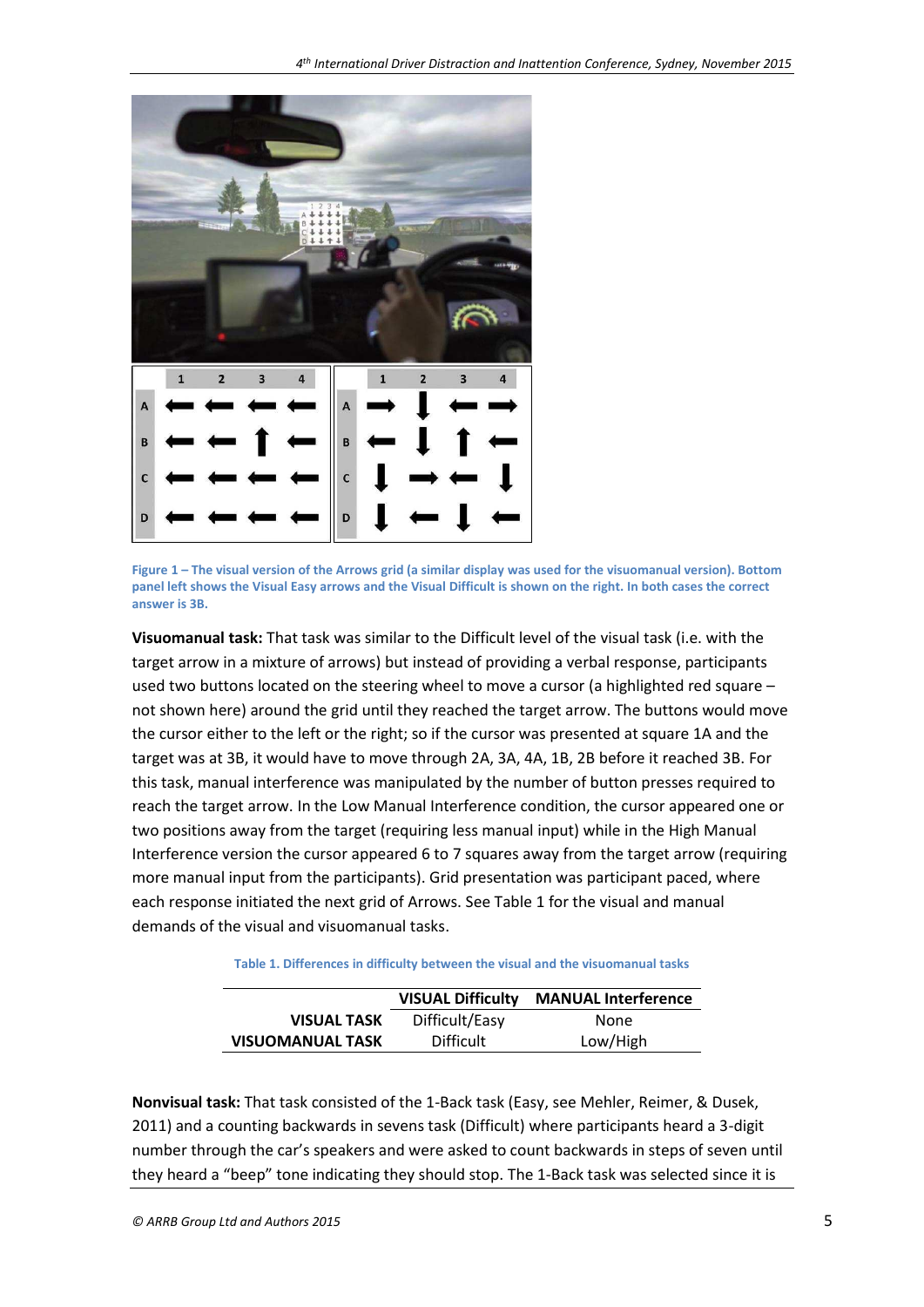commonly used in DRT experiments as a non-visual task (e.g., Bruyas et al., 2013; Engström et al., 2013; Harbluk et al., 2013; Young, 2013), while the Count back in 7s task was chosen as another type of task which does not rely on visual resources and has been used regularly in our laboratories as a secondary task to driving to emulate high cognitive load (e.g., Merat & Jamson, 2008).

Each of these secondary tasks lasted around 48 seconds. During each of the tasks, conducted during driving, participants also had to complete the HDRT which was also completed on its own (Baseline condition). In each task trial there were approximately 12 HDRT stimuli, and each condition was repeated three times, giving a total of 36 HDRT trials per condition.

#### *Experimental Design*

<span id="page-6-0"></span>A repeated measures design was used, with a total of four runs per participant and a blocked design with counterbalanced blocks in terms of secondary task and road geometry (Arrows Straight, Arrows Curve, Non Visual Straight, Non Visual Curve). Thirteen conditions were presented in total (2 Road × 3 Task × 2 Difficulty + 1 Baseline); each repeated three times (trials). For each measure, the average of the three trials per condition per participant was taken.

### **RESULTS**

#### **HDRT reaction time**

Due to the unbalanced design used in this experiment (the three secondary task conditions have two levels of Difficulty, while the Baseline does not) analysis was conducted in two steps. Firstly, we looked at the three secondary tasks along with the Baseline and the Road condition (averaged across Difficulty level) and then at the three secondary Tasks, the Difficulty level, and the Road. The effect of Road in the second analysis is not reported twice, unless it interacted with Difficulty.

A 2 (Road: Straight, Curve) × 4 (Task: Baseline, Visual, Visuomanual, Non Visual) repeated measures ANOVA was carried out on the reaction times for the DRT task. There was a significant main effect of Road ( $F(1, 16) = 8.16$ ,  $p = .011$ ,  $\eta_p^2 = .34$ ) and Task ( $F(3, 48) = 38.56$ ,  $p$  $<$  .001,  $\eta_p^2$  = .707), but no significant interaction between these two factors.

The main effect of Road was caused by overall faster responses in the Straight sections ( $\bar{x}$  = .569, SEM = .027) compared to Curved road sections ( $\bar{x}$  = .600, SEM = .025). The main effect of Task (shown i[n Figure 2\)](#page-6-0) was analysed using Sidak comparisons which showed that Baseline performance produced faster reaction times compared to the other three conditions (*p* < .001 for all comparisons), whilst no significant differences were found between the other three Task conditions.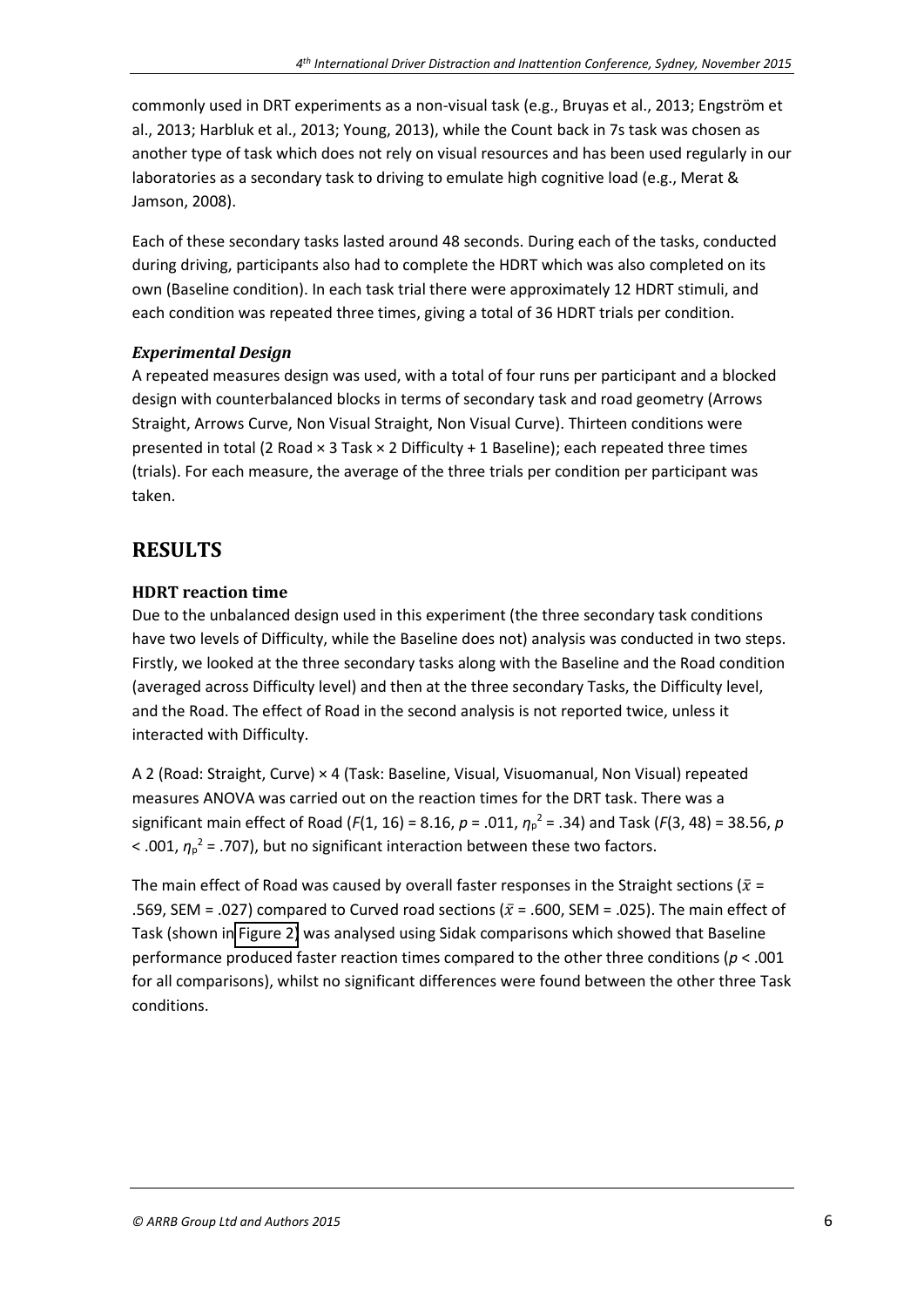

**Figure 2. Interaction between the three Tasks and their Difficulty level (Baseline shown for comparison) on HDRT Reaction Times. Error bars = SEM.** 

In addition, a 3 (Task: Visual, Visuomanual, Non Visual) × 2 (Difficulty: Easy, Difficult) × 2 (Road: Straight, Curve) repeated-measures ANOVA was run on the HDRT Reaction Times. There was a significant main effect of Task ( $F(2, 32) = 4.06$ ,  $p = .027$ ,  $\eta_p^2 = .20$ ) with the visuomanual task producing significantly higher RTs compared to the visual task, (*p* = .010) and a significant interaction between Task and Difficulty ( $F(2, 32) = 5.83$ ,  $p = .016$ ,  $\eta_p^2 = .27$ ). The interaction between Task and Difficulty is shown i[n Figure 2.](#page-6-0) Simple main effects analysis revealed that although there was no significant difference between the two Difficulty levels in the visual condition (*p* = .494), in both the visuomanual and the nonvisual tasks there were significant differences between the two levels (*p* = .022 and *p* = .028 respectively). There was no significant interactions involving the Road (Road × Task: *F*(2, 32) < 1, Road × Difficulty: *F*(1, 16) = 1.51, *p* = .237, and Road × Task × Difficulty: *F*(2, 32) = 2.96, *p* = .066).

#### **Secondary Task Performance**

#### *Percent Correct*

The performance metrics for the visual and visuomanual tasks are shown in Table 2. A *t*-test between the Low and High interference levels of the visuomanual task revealed a significant difference  $(t(16) = 8.41, p < .001)$ , with participants achieving significantly more correct answers in the Low Interference condition ( $\bar{x}$  = 93.95, SEM = 6.74) compared to the High Interference condition ( $\bar{x}$  = 78.24, SEM = 5.93). Response to the visual task was recorded at 100% by the experimenter.

|                                               | <b>VISUAL</b>            |                  | <b>VISUOMANUAL</b>  |                     |
|-----------------------------------------------|--------------------------|------------------|---------------------|---------------------|
|                                               | EASY                     | <b>DIFFICULT</b> | LOW                 | <b>HIGH</b>         |
|                                               |                          |                  | <b>INTERFERENCE</b> | <b>INTERFERENCE</b> |
| % Correct                                     | 100                      | 100              | 93.95               | 78.24               |
| Number of Arrow grids<br>completed per trial  | 15.08                    | 13.01            | 14.40               | 10.65               |
| Average number of buttons<br>pressed per grid |                          | $\qquad \qquad$  | 2.20                | 7.78                |
| Total buttons pressed per trial               | $\overline{\phantom{0}}$ |                  | 31.92               | 82.68               |
|                                               |                          |                  |                     |                     |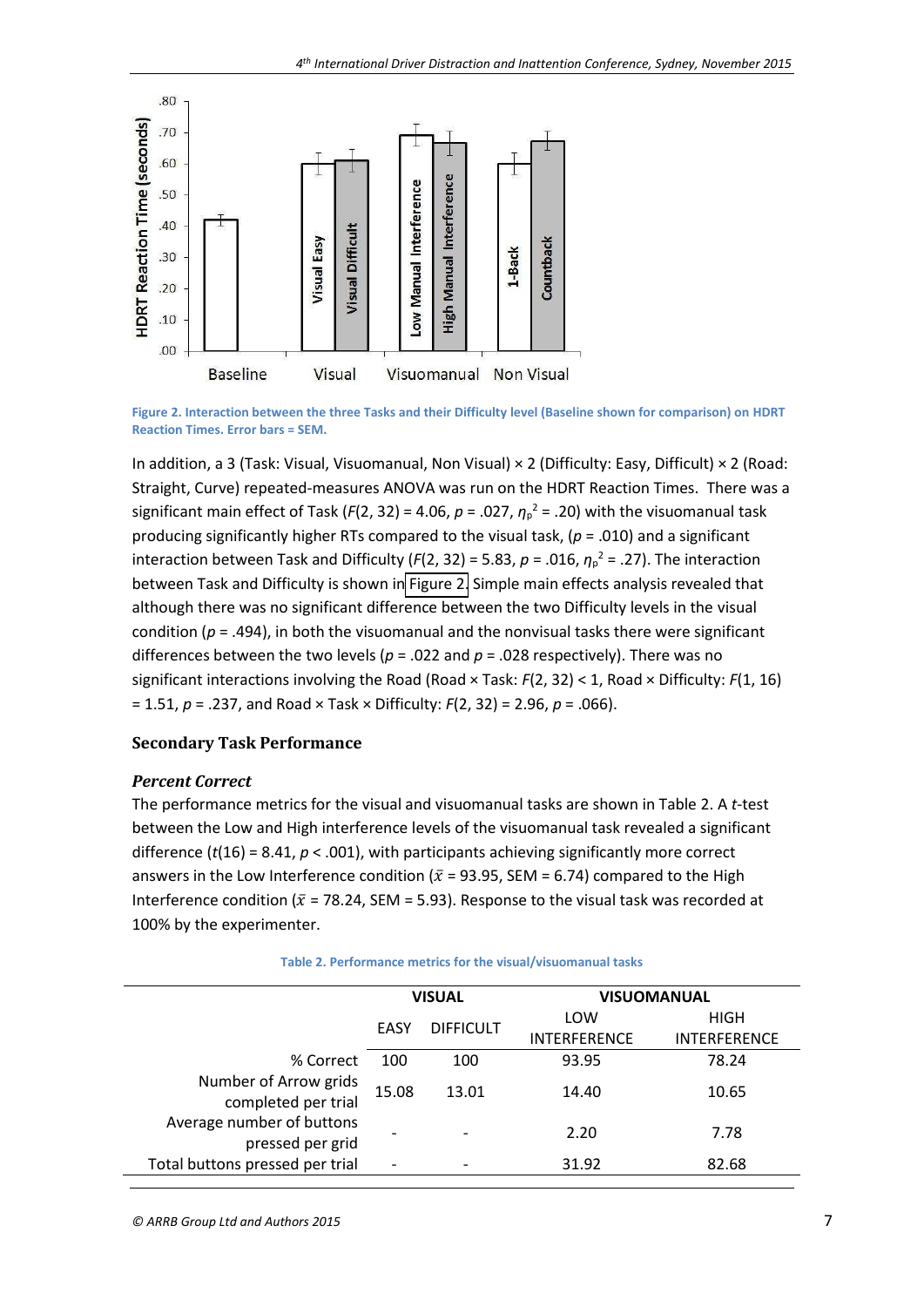# **DISCUSSION**

Driver distraction by on road, in-vehicle, and nomadic devices is continuously on the increase, with a great degree of research effort applied to understanding its contribution to crashes and near misses. Although measuring the effect of distraction from visual and visuomanual invehicle systems is relatively well understood, a concrete methodology for assessing how nonvisual, cognitively demanding tasks with an audio-vocal element affect driving is not yet fully established. In a number of studies conducted by an ISO task force, the Detection Response Task has been found to be sensitive to distinguishing between different levels of the audio-vocal version of the n-back task, which requires cognitive resources and is therefore thought to place the same sorts of demands on drivers as a hands-free phone conversation.

However, these studies have not shown a distinction in DRT performance by different levels of a concurrent visuomanual task (SuRT) with high DRT RTs for both the Easy and Difficult versions of SuRT. Since both DRT and SuRT rely heavily on a manual response, the main aim of the current study was to establish further precisely what aspects of a visuomanual task contribute to such high DRT RTs. A driving simulator study was therefore designed, whereby DRT performance with two versions of the same visual task (Arrows) was compared, but response to the task was either via button presses (visuomanual version) or vocal (visual version). Furthermore, to understand how DRT performance was affected by visual and visuomanual tasks which did not take drivers' eyes away from the driving scene (as is for instance required by SuRT) the Arrows task was presented on the simulated driving scene itself, rather than on a separate screen. To continue the work on whether DRT is particularly sensitive to nonvisual tasks alone, RT performance with two levels of difficulty of the Arrows task was also compared to that of concurrent performance with two different nonvisual (cognitive) tasks.

Results showed an overall higher RT for the HDRT during all secondary tasks, when compared to baseline. Reaction times were also found to be higher, overall, when drivers were negotiating the more difficult curved road sections, suggesting that DRT performance may generally be sensitive to more difficult driving conditions.

Comparison of performance between the three secondary tasks themselves showed similar RTs for the visual and nonvisual tasks, but higher DRT RT was seen for the visuomanual task, compared to the visual task, which required a verbal response. Therefore, inclusion of the manual response element in the visuomanual task seems to have increased response time for the DRT.

However, results actually showed a slightly higher DRT RT for the low manual interference condition, compared to the high manual interference version of the visuomanual task. Recall that these tasks had the same (Difficult) visual display and differed only in the number of button presses needed to reach the target arrow. Analysis of secondary task performance confirmed that the number of button presses per trial was indeed significantly higher for the high manual interference than low manual interference level (82.7 vs. 31.9 buttons pressed, respectively). Therefore, it seems that poor DRT performance with a visuomanual task cannot be based solely on the manual difficulty of the task, i.e. the number of buttons pressed. Moreover, when the manual element for the visual task was removed and response demand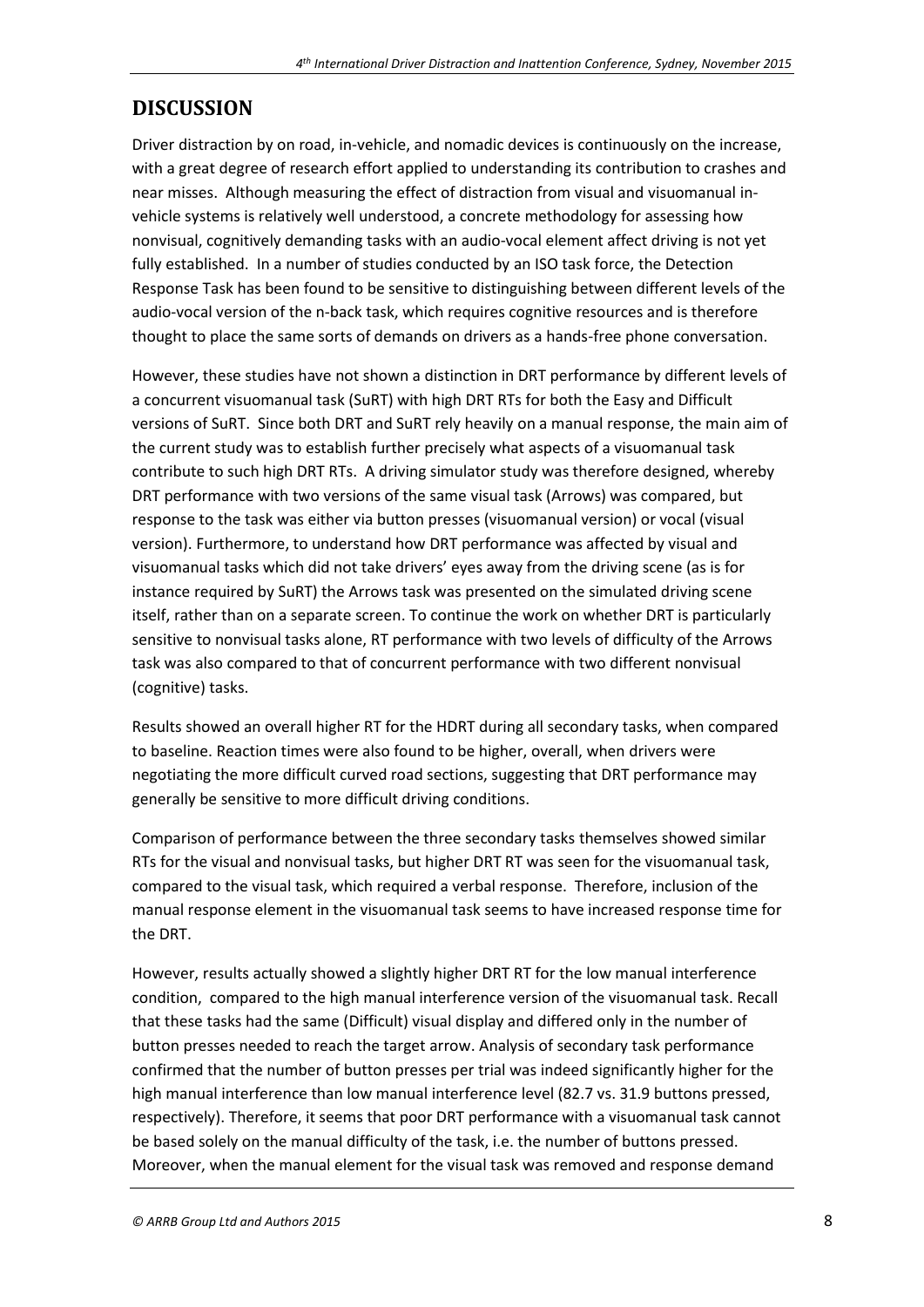was kept constant (by using a verbal reply), DRT performance failed to distinguish between the two perceptually different levels of the visual display.

Taken together, these results suggest that the DRT is particularly sensitive to distinguishing between different levels of nonvisual cognitive tasks, but that more caution is required when interpreting the difficulty of tasks that impose mainly visual or visuomanual loads. Since DRT was not able to distinguish between different difficulty levels of the (non-manual) visual task, further work is required to examine how DRT interacts with other visual tasks of this nature which can be performed with a verbal response.

More consideration is also needed to account for the diverse results on the interaction between HDRT and visuomanual tasks such as those used in this study and the ISO coordinated studies on SuRT. It is argued that difficulty in drawing firm conclusions may be partly based on the self-paced nature of the SuRT and Arrows tasks, and also based on how participants manage to coordinate the high manual demand required for these tasks, when conducted with the DRT. If, as suggested in ISO (2015), the DRT essentially measures the demand for cognitive control imposed by a secondary task, it might be argued that due to the limited degree of cognitive resources, participants (consciously or not) are more comfortable in managing and prioritising the low interference visuomanaul tasks, at the expense of the DRT. As the manual interference level of the visuomanual task increases, there is a speed accuracy trade-off to consider, causing participants to reduce their pace for completion of the difficult task, which then allows release of some resources for response to the DRT. Some support for this argument is provided by results which show a higher number of grids completed for the Easy version of the task (14 vs 10).

In conclusion, this study suggests that the DRT is clearly sensitive to secondary tasks with a purely cognitive nonvisual element, but that the sensitivity of the DRT needs to be further investigated for tasks involving visual and manual elements. In particular, the role of selfpacing in relation to DRT performance needs further attention. . Since the n-back task, which has served as the main basis for validating the DRT, is system-paced, the pacing issue also needs to be further investigated for purely cognitive tasks, because for example, most naturalistic tasks conducted in vehicles such as speech interaction or phone conversation, are self-paced.

# **REFERENCES**

Angell, L. S. (2014). An Opportunity for Convergence? Understanding the Prevalence and Risk of Distracted Driving Through the Use of Crash Databases, Crash Investigations, and Other Approaches. Annals of Advances in Automotive Medicine, 58, 40-59.

Bruyas, M.P., & Dumont, L. (2013). Sensitivity of Detection Response Task (DRT) to the driving demand and task difficulty. In Proceedings of the Seventh International Driving Symposium on Human Factors in Driver Assessment, Training, and Vehicle Design (pp. 64-70). Iowa City, USA: University of Iowa.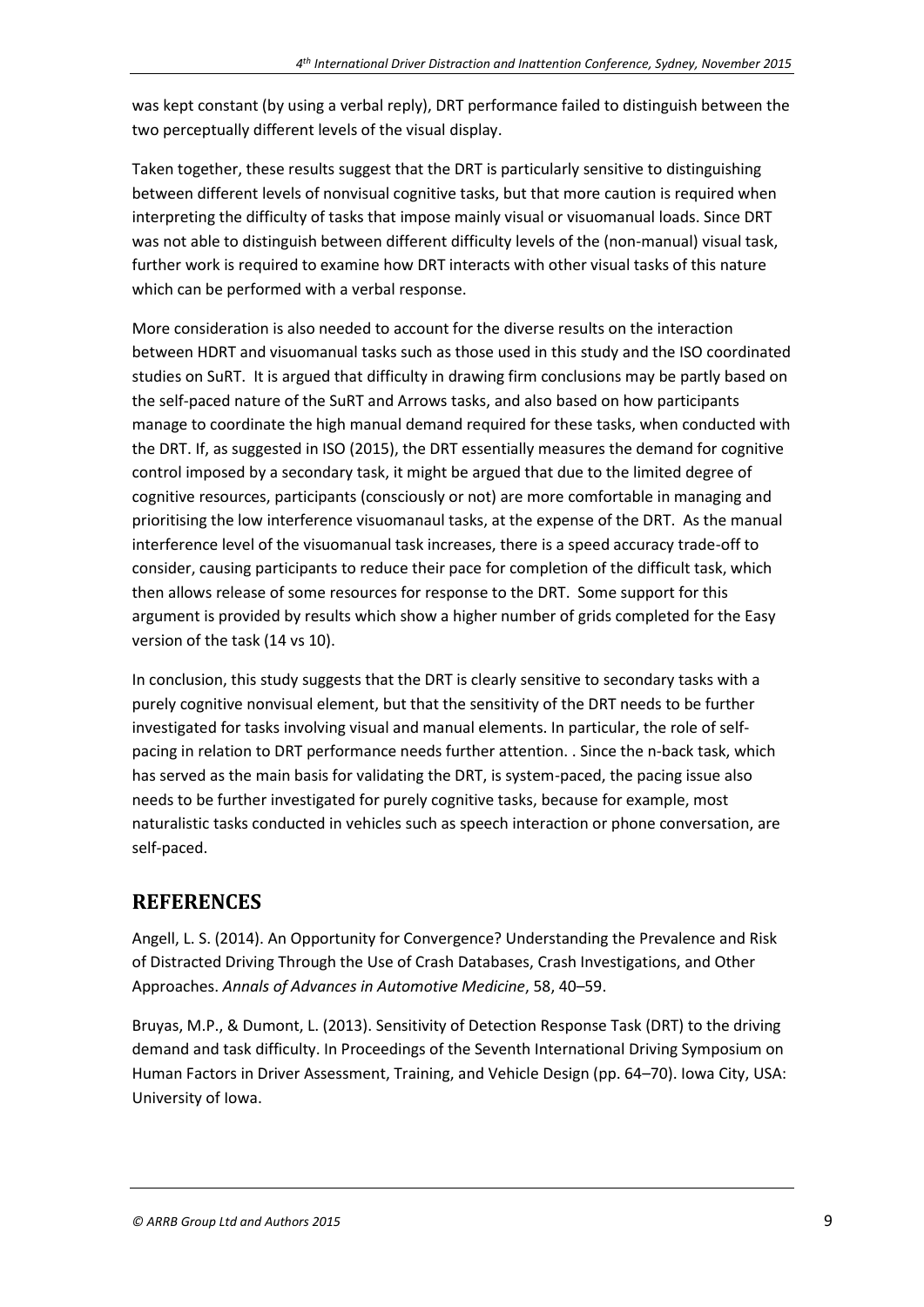Engström, J. (2010). The Tactile Detection Task as a method for assessing drivers' cognitive load. In G.L.Rupp (Ed.). *Performance Methods for Assessing Driver Distraction: The Quest for Improved Road Safety*. (pp. 90-103). Warrendale, PA: SAE International.

Engström, J., Åberg, N., Johansson, E., & Hammarbäck, J. (2005). Comparison between visual and tactile signal detection tasks applied to the safety assessment of in-vehicle information systems. In Third International Driving Symposium on Human Factors in Driver Assessment, Training and Vehicle Design (pp. 232–239). Iowa City, USA: University of Iowa.

Engström, J., Larsson, P., & Larsson, C. (2013). Comparison of static and driving simulator venues for the tactile detection response task. In Proceedings of the Seventh International Driving Symposium on Human Factors in Driver Assessment, Training, and Vehicle Design (pp. 369-375). Iowa City, USA: University of Iowa.

Harbluk, J.L., Burns, P.C., Hernandez, S., Tam, J. & Glazduri, V. (2013). Detection response tasks: Using remote, headmounted and Tactile signals to assess cognitive demand while driving. In Proceedings of the Seventh International Driving Symposium on Human Factors in Driver Assessment, Training, and Vehicle Design (pp. 78–84). Iowa City, USA: University of Iowa.

Hsieh, L., Young, R., & Seaman, S. (2012). Development of the Enhanced Peripheral Detection Task: A Surrogate Test for Driver Distraction. SAE Int. J. Passeng. Cars - Electron. Electr. Syst. 5(1):317-325.

ISO 16673. Road vehicles - Ergonomic aspects of transport information and control systems - Occlusion method to assess visual demand due to the use of in-vehicle systems. Geneva Switzerland: 2007.

ISO/DIS 17488: Road vehicles - Transport information and control systems – Detection-Response Task (DRT) for assessing attentional effects of cognitive load in driving, 2015-04, International Organization for Standardization, Geneva, Switzerland.

Jamson, A.H. & Merat, N. (2005). Surrogate in-vehicle information systems and driver behaviour: Effects of visual and cognitive load in simulated rural driving. Transportation Research Part F: Traffic Psychology and Behaviour, 8, 79-96.

Kirchner, W. K. (1958), Age differences in short-term retention of rapidly changing information. Journal of Experimental Psychology, 55(4), 352-358

Lee, J.D., Young, K.L., & Regan, M.A. (2008). Defining driver distraction. In M.A. Regan, J.D. Lee, & K.L. Young (Eds), Driver Distraction: Theory, Effects, and Mitigation, CRC Press, (pp. 31- 40).

Martens, M.H. & W. van Winsum (2000). Measuring distraction: the Peripheral Detection Task. Proceedings NHTSA Internet Forum on the safety impact of driver distraction when using invehicles technology. Washington, D.C.: NHTSA.

McGehee, D. V. (2014). Visual and cognitive distraction metrics in the age of the smart phone: A basic review. Annals of Advances in Automotive Medicine, 58, 15-23.